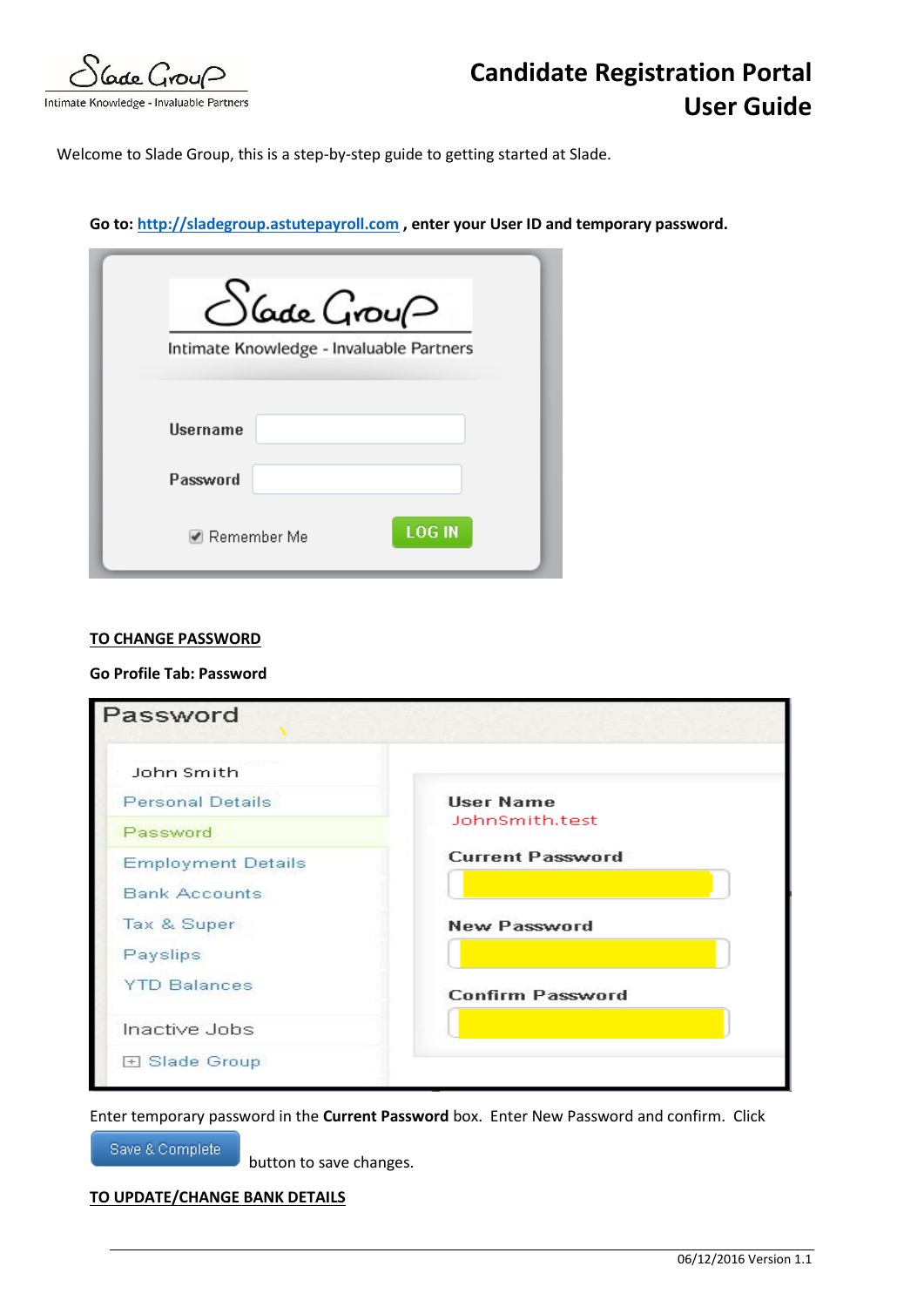

### **Go to Profile Tab: Bank Accounts**

| <b>III</b> Dashboard                                             | <b>O</b> Timesheets<br>Expenses   | & Profile                        |                              |                                    |
|------------------------------------------------------------------|-----------------------------------|----------------------------------|------------------------------|------------------------------------|
| <b>Bank Accounts</b>                                             |                                   |                                  |                              |                                    |
| John Smith                                                       | <b>Primary Bank Account</b>       |                                  |                              |                                    |
| <b>Personal Details</b><br>Password<br><b>Employment Details</b> | <b>Account Name</b><br>John Smith | <b>Continued and Manufacture</b> | <b>BSB Number</b><br>123-456 | <b>Account Number</b><br>123456789 |
| <b>Bank Accounts</b>                                             |                                   |                                  |                              |                                    |
| Tax & Super<br>Payslips                                          | <b>Additional Accounts</b>        |                                  |                              |                                    |
| <b>YTD Balances</b>                                              |                                   |                                  |                              | Save & Complete                    |

Fill in Account Name, 6-digit BSB and Account Number. Click **but the account of the same is also as a state of the save changes.**

## **TO UPDATE/CHANGE TAX DETAILS**

#### **Go to Profile Tab: Tax and Super**

| John Smith                       | <b>Tax Information</b>                  |                     |
|----------------------------------|-----------------------------------------|---------------------|
| <b>Personal Details</b>          |                                         |                     |
| Employment                       | <b>Tax File Number</b><br>Œ<br>Required |                     |
| <b>Bank Accounts</b>             |                                         |                     |
| Tax & Super                      | Due date<br>Œ                           |                     |
| Leave                            | Method                                  |                     |
| $\times$ More                    | Electronic Submission                   | $\hat{\phantom{a}}$ |
| Active Jobs                      | <b>Tax Table</b>                        |                     |
| No active jobs                   | <b>Tax Free Threshold</b>               | ≎                   |
| <b>INSURA</b><br><b>Cardinal</b> | <b>Tax offset</b>                       |                     |
|                                  | £                                       |                     |
| <b>Resourcement in this way</b>  | Enter the full amount of the offset     |                     |
| 84 48                            |                                         |                     |
|                                  | <b>Start TFN Declaration</b>            |                     |

**Click on Click on Start TEN Declaration** and it will take you to a different screen of 3 pages. Start filling in **your details.**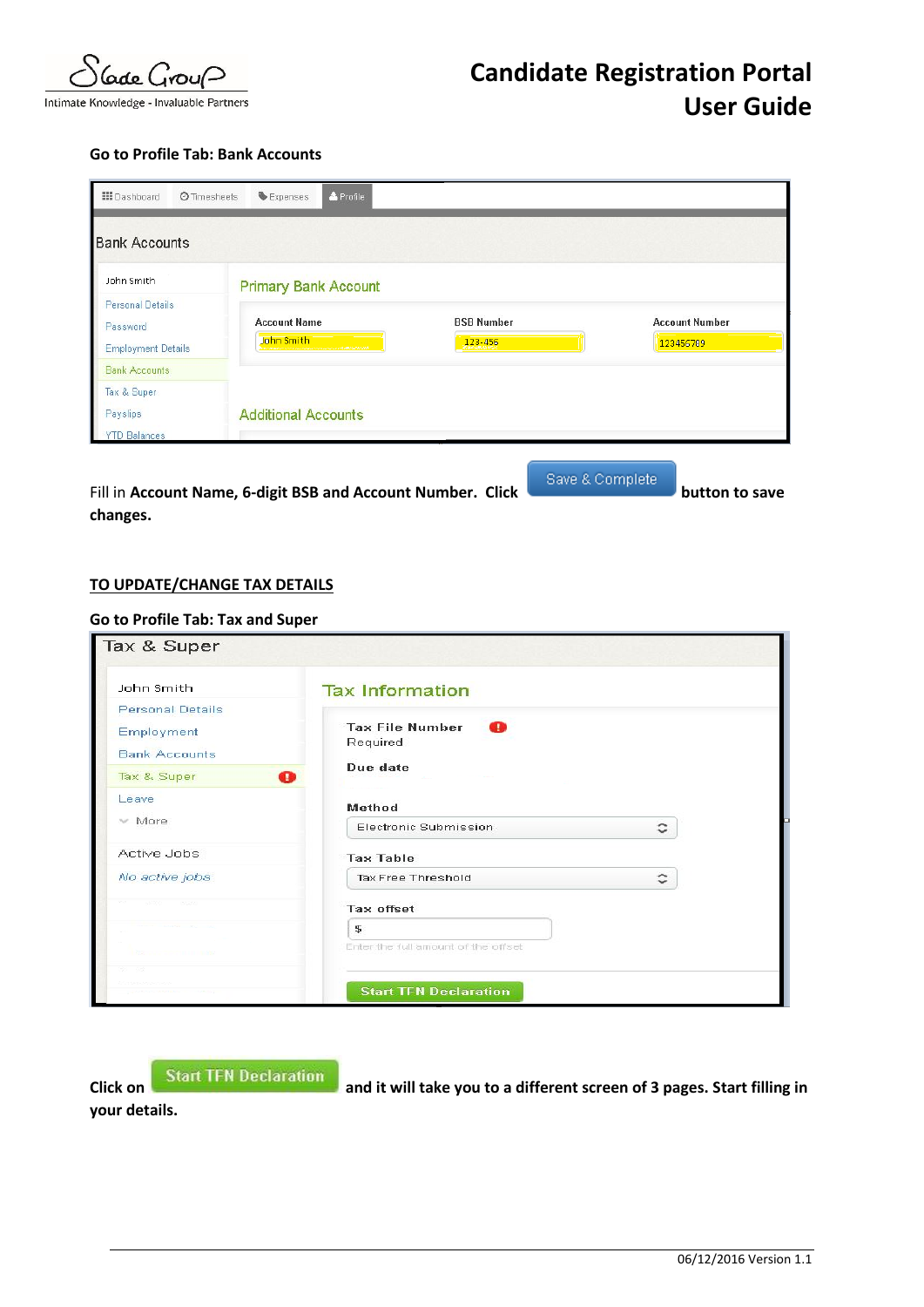Gode Group

Intimate Knowledge - Invaluable Partners

# **Candidate Registration Portal User Guide**

# **Page 1**

| <b>Family Name</b>                                                                                 | Smith                                                                                 |
|----------------------------------------------------------------------------------------------------|---------------------------------------------------------------------------------------|
| <b>First Given Name</b>                                                                            | John                                                                                  |
| <b>Other Given Name</b>                                                                            |                                                                                       |
| If you have changed your name since you last dealt with the ATO, show your<br>previous family name |                                                                                       |
| <b>Date of Birth</b>                                                                               | ■ 01/01/1990                                                                          |
| What is your home address in Australia?                                                            |                                                                                       |
| Address                                                                                            | Kiribilli Avenue                                                                      |
|                                                                                                    |                                                                                       |
|                                                                                                    |                                                                                       |
|                                                                                                    |                                                                                       |
|                                                                                                    |                                                                                       |
| Suburb / Town                                                                                      | Kiribilli                                                                             |
| State / Territory                                                                                  | <b>NSW</b><br>$\hat{\cdot}$                                                           |
| Post code                                                                                          | 2061                                                                                  |
| On what basis are you employed?                                                                    |                                                                                       |
|                                                                                                    | Full time employed<br>Part-time employed<br>Casual employment<br><b>E</b> Labour Hire |
| <b>Tax File Number</b><br>Leave blank if you do not have a tax file number                         | 123-456-789                                                                           |
| Are you an Australian resident for tax purposes?                                                   | @ Yes<br>◎ No                                                                         |

# **Page 2**

| Tax File Number Declaration - Required Information                                                                                              |       |            |                             |
|-------------------------------------------------------------------------------------------------------------------------------------------------|-------|------------|-----------------------------|
| Do you want to claim the tax free threshold for this payer?                                                                                     |       |            |                             |
|                                                                                                                                                 | O Yes | $@$ . No   |                             |
| Do you want to claim a seniors and pensioners tax offset reducing the amount withheld from payments made to you?                                |       |            |                             |
|                                                                                                                                                 | ◎ Yes | O No       |                             |
| Do you want to claim a zone, overseas forces, dependent spouse or special tax offset by reducing the amount withheld from payments made to you? |       |            |                             |
| Zone                                                                                                                                            | ◎ Yes | ◎ No       |                             |
| Overseas Forces                                                                                                                                 | ◯ Yes | O No       |                             |
| Dependent spouse                                                                                                                                | ◎ Yes | $@$ No     |                             |
| Special tax offset                                                                                                                              | ◯ Yes | O No       |                             |
| Do you have an accumulated Higher Education Loan Program (HELP) debt?                                                                           |       |            |                             |
|                                                                                                                                                 | ◎ Yes | O No       |                             |
| Do you have an accumulated Financial Supplement debt?                                                                                           |       |            |                             |
|                                                                                                                                                 | ◎ Yes | $\odot$ No |                             |
| Save and Finish Later                                                                                                                           |       |            | Page 2 of 3<br>Back<br>Next |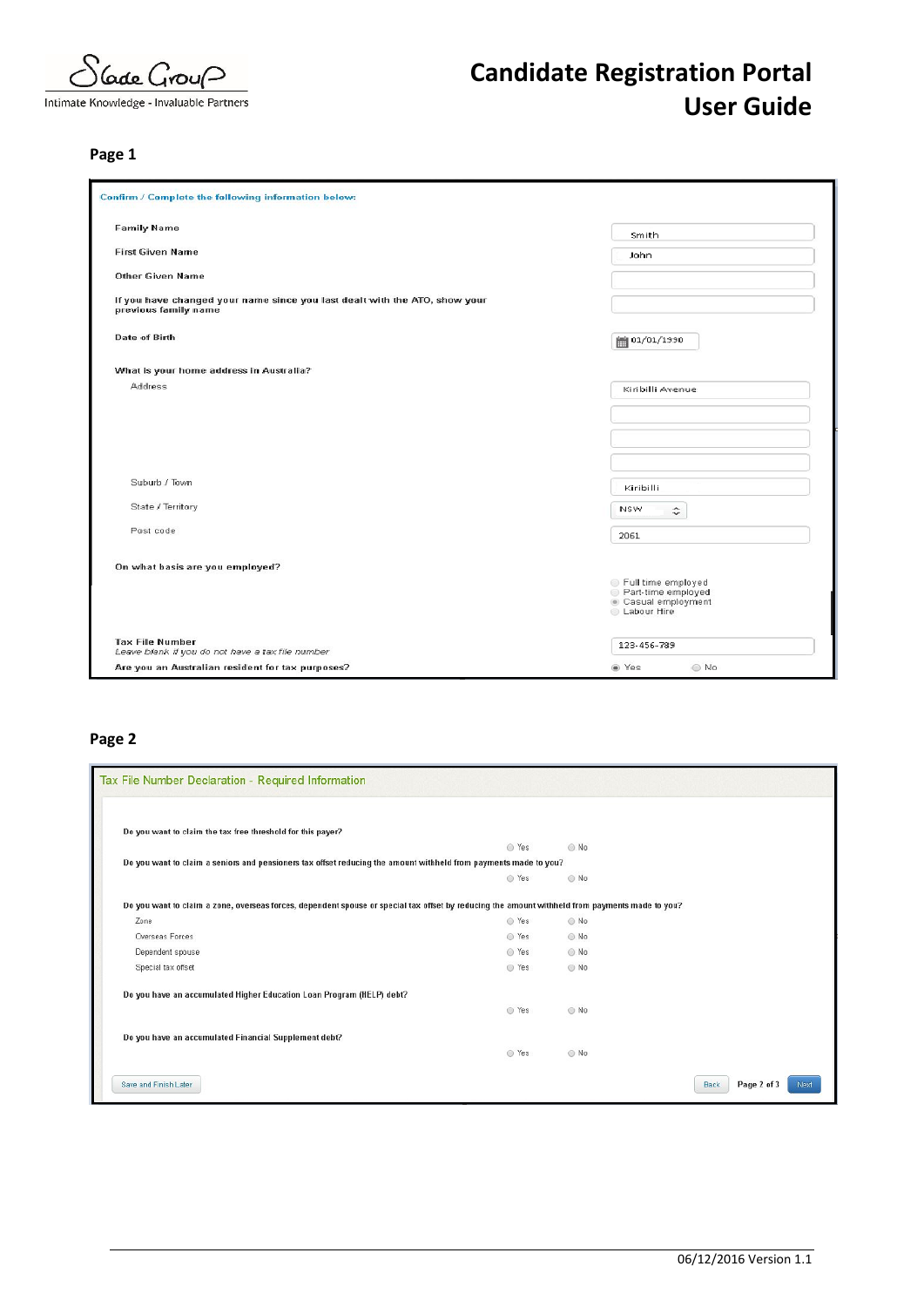

**Page 3**

| I declare that the information transmitted in this TFN Declaration is true and correct and that I am authorised to make this declaration. |      |                       |
|-------------------------------------------------------------------------------------------------------------------------------------------|------|-----------------------|
| Full name of person making the declaration                                                                                                |      |                       |
| John Smith                                                                                                                                |      |                       |
| Tick this box to sign with the AUSkey used by this software and your name supplied above                                                  |      |                       |
|                                                                                                                                           |      |                       |
|                                                                                                                                           | Back | Page 3 of 3<br>Submit |

Type in your name, tick box and click **Submit** 

A message will pop-up on your screen once you have successfully submitted tax details.

Tax File Number Declaration - Submitted Successfully submitted the Tax File Number declaration.

### **TO UPDATE/CHANGE SUPER DETAILS**

## **Go to Profile Tab: Tax & Super**



**Click on Edit Super Fund** and fill in one of the following: USI/ABN/SPIN and click

Next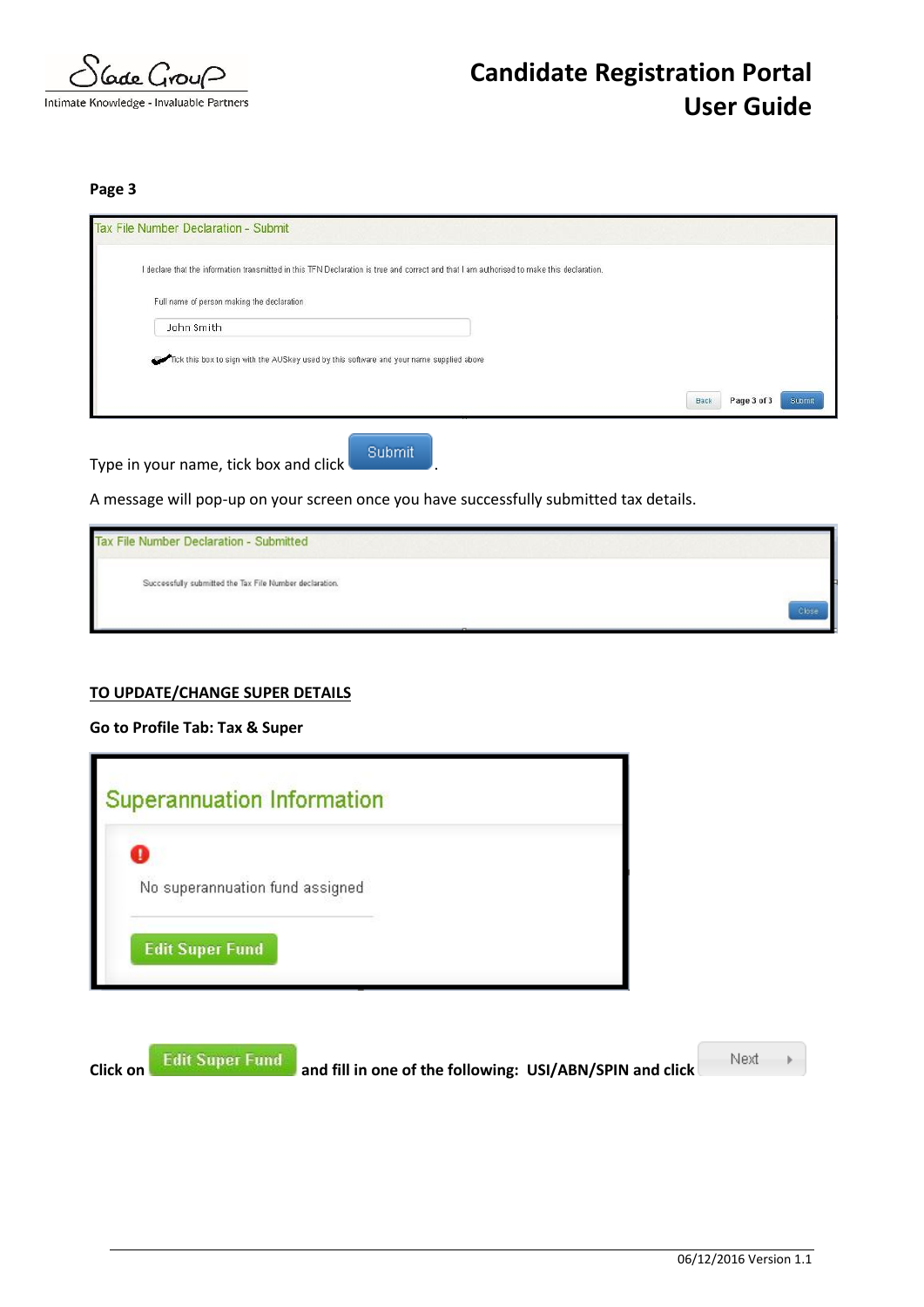lade Grou∩

Intimate Knowledge - Invaluable Partners

# **Candidate Registration Portal User Guide**

#### **Page 1**

| <b>Superannuation Fund Wizard</b>                                                                                                                                                                                                                                                                                              |        |      |  |
|--------------------------------------------------------------------------------------------------------------------------------------------------------------------------------------------------------------------------------------------------------------------------------------------------------------------------------|--------|------|--|
| <b>Find your fund</b><br>Superannuation funds are identified by the USI (Unique Superannuation Identifiers), but have previously been identified by<br>a SPIN (Superannuation Provider Identification Number) or ABN (Australian Business Number). To select the correct fund,<br>you need to begin with one of these numbers. |        |      |  |
| <b>O</b> USI / ABN / SPIN<br>Use super fund nominated by employer                                                                                                                                                                                                                                                              |        |      |  |
| Keep Existing Fund                                                                                                                                                                                                                                                                                                             |        |      |  |
| These changes will apply to all future superannuation contributions as well as<br>any currently outstanding payments not yet submitted to your super fund.                                                                                                                                                                     | Cancel | Next |  |

#### **Page 2**

| <b>Superannuation Fund Wizard</b> |                                                                             |                                                                                                                 |             | $\boldsymbol{\mathsf{x}}$ |      |
|-----------------------------------|-----------------------------------------------------------------------------|-----------------------------------------------------------------------------------------------------------------|-------------|---------------------------|------|
| <b>Matching Funds</b>             | We have found the following matching funds. Please select the correct fund. | Note that not all funds can be found using this tool. Please check the USI carefully before choosing your fund. |             |                           |      |
|                                   | Fund                                                                        | Product                                                                                                         | Type        | USI                       |      |
| XYZ                               | Superannuation Fund                                                         | XYZ<br>Super Fund                                                                                               | <b>APRA</b> | <b>XYZ</b> 0001AU         |      |
|                                   | My fund is not listed here                                                  |                                                                                                                 |             |                           |      |
|                                   | any currently outstanding payments not yet submitted to your super fund.    | These changes will apply to all future superannuation contributions as well as                                  |             | Back                      | Next |

#### **Page 3**

number.

Fund ABN

Fund Name

Product

Fund USI If applicable: Your Account Name

Your Member Number

Fill out Account Name and your Super Member number and click **the save of the save changes.** 

John Smith

123456789

**Superannuation Fund Wizard** APRA fund or Retirement Savings Account (RSA) Please double-check that you have selected the right fund and, if applicable, provide your account name and member 123456789 XYZ Superannuation Fund XYZ Super Fund **XYZ**0001AU

These changes will apply to all future superannuation contributions as well as<br>any currently outstanding payments not yet submitted to your super fund. Back  $\boxplus$  $\mathcal{A}$ 

Save

×